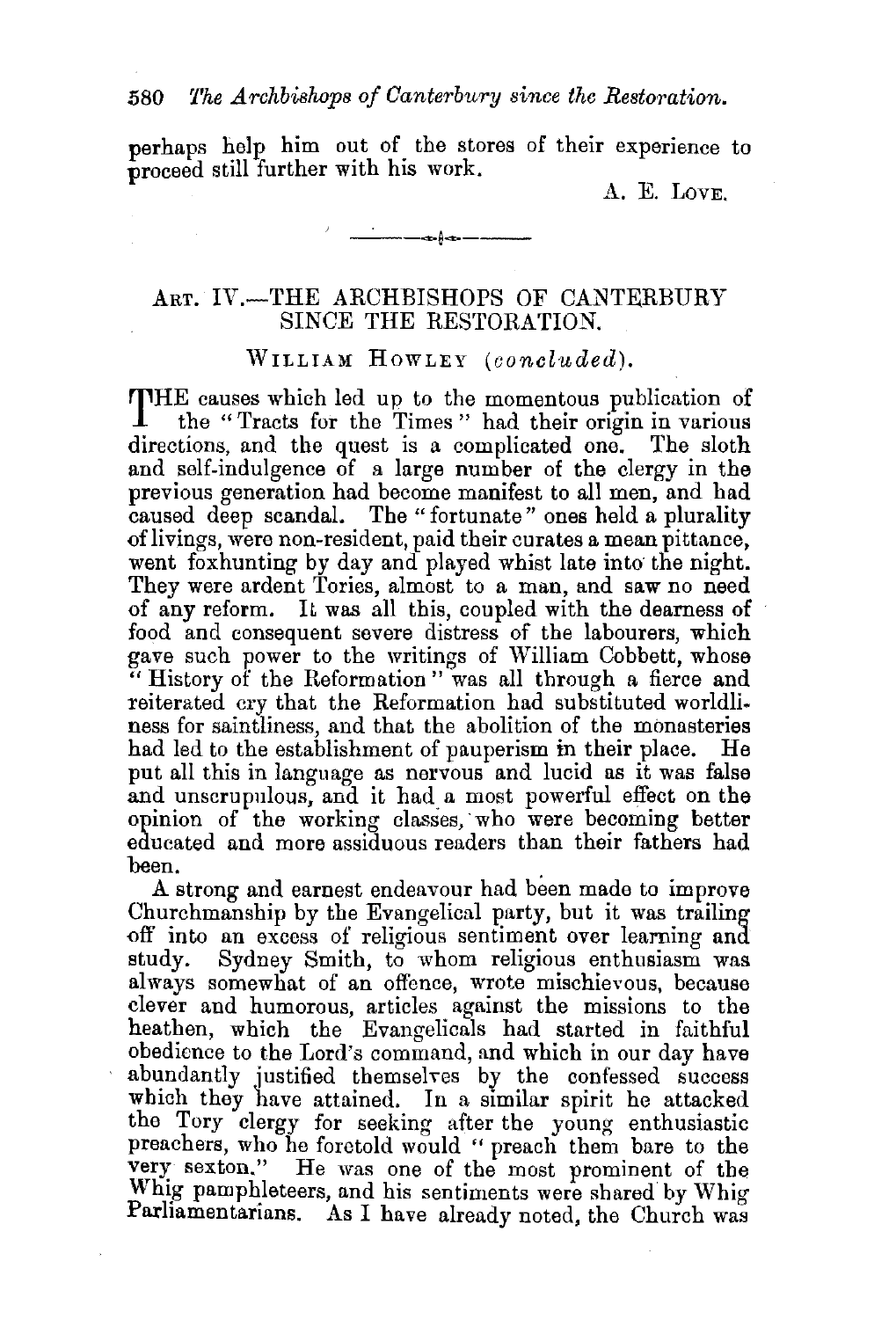identified with their enemies by the hot and triumphant Reformers of 1832.

But amongst these Reformers were some who were by no means disposed to overthrow the Uhurch. They would fain reform, not destroy. Such a one was Lord John Russell, who may be fairly designated a Conservative Whig. He never desired the disestablishment of the Church; as we shall see presently, he sought, according to his lights, to strengthen it. Mr. Gladstone, who was in acute opposition to some of his religious acts, declared after his death that he never knew a more conscientious and religious politician.

But the Whig theory of the Church did not rise above that of an Act of Parliament Church. The idea of a divinelyconstituted body, with a ministry ordained by Christ, and a grace given through the Word and the Sacraments, hardly entered into their minds, as it did into the minds of such men as Heber and Simeon and Melvill. It was a religion of morals rather than of faith.

We must not forget, either; another school of divines which was rising into some importance, and in our time has won a great success. These divines may be regarded as the successors of the Platonists of the latter part of the seventeenth century. They comprised men who were keenly alive to the progress which scientific knowledge was making, as well as to the great impetus given to Biblical criticism by German divines. They were men of widely different views. The greatest of them was Samuel Taylor Coleridge, a man of profound learning and the keenest critical acumen, thoroughly versed in German scholarship, of deep religious feeling, but feeble both in health and in will. He had been a Unitarian, but came, through study, meditation and prayer, to a firm and steady conviction of the truth of the Catholic creeds. In the same school we must perforce put Whately, the Whig Archbishop of Dublin, a master of clear, lucid English, friendly to the critics, and without sympathy with the religious enthusiasm of the Low Churchmen ; and, above all, beyond measure contemptuous of Coleridge and what he regarded as the moony mysticism of the Germans.

And to all these must now be added another party. A body of friends in Oxford, deeply religious, strongly impressed with the earnestness of the Evangelical clergy, and shocked at the worldliness of others, were watching with anxious eyes the progress of events, and wondering in themselves whither these things would grow. The three most prominent were Kable, Hurrell Froude, and John Henry Newman. The latter tells us in his autobigraphy that he was one of the first subscribers for the establishment of the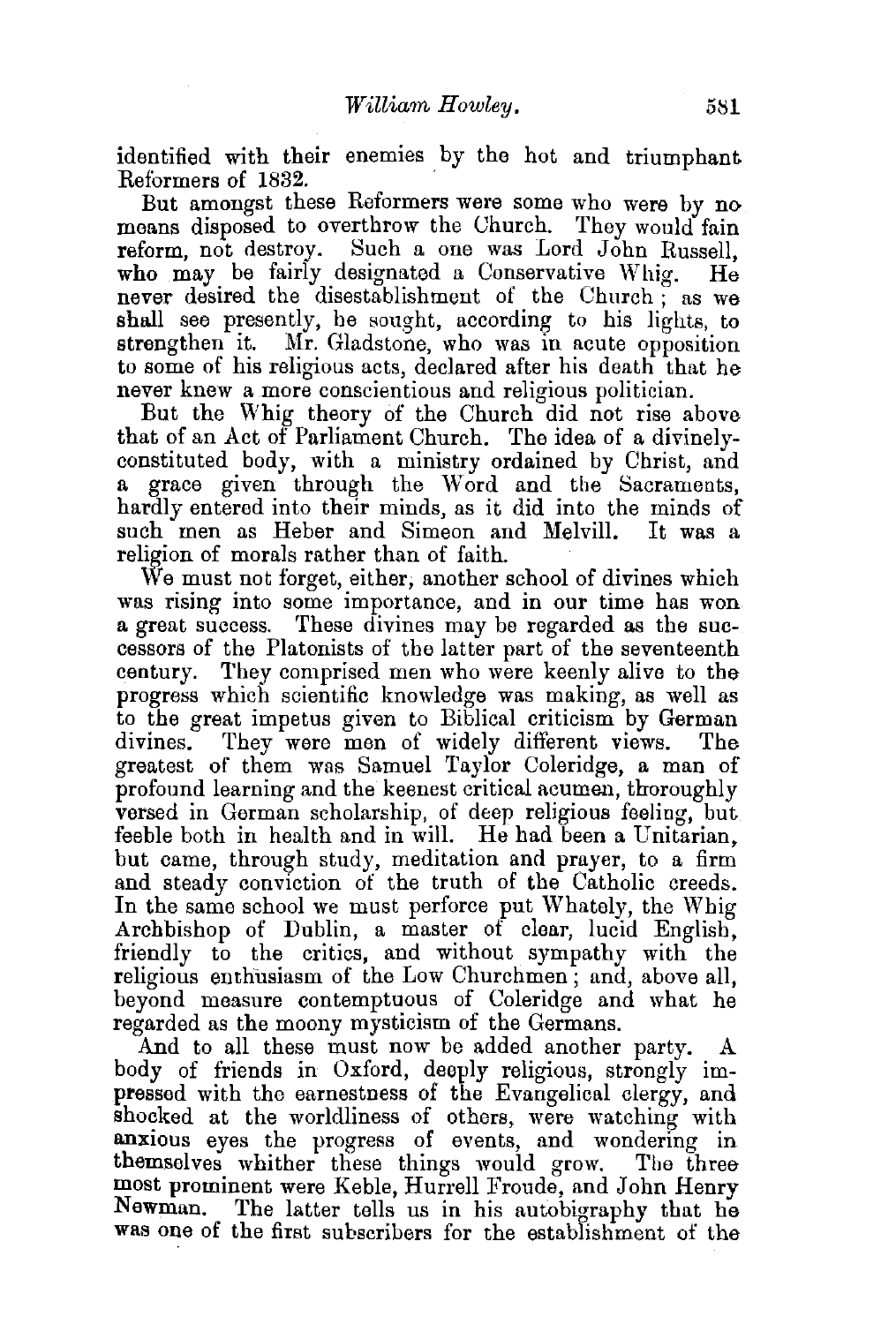*Record* newspaper. They were all steeped in patristic lore, emphatically *Uxford* men, satisfied with its curriculum of studies, and not going beyond it. "If Newman had known German," said A. P. Stanley, "the course of religious thought in England would have been altogether different." That may or may not have been; but certain it is that Newman, full of zeal for the Church of England, and also full of fear and anxiety, went oft' to the Continent at a time when political excitement both at home and abroad was great. A second Revolution in France had finally overthrown the Bourbon dynasty, and set up one who gloried in calling himself the Democratic King. Newman was a man not only of earnest religious feeling, but of warm poetic temperament; he was attracted by the Roman Catholic services, and, with characteristic subtlety of intellect, contrived to persuade himself that he could have no part or lot with it. He came back to England burning with desire to serve the Church by raising it above worldliness and setting forth the spirituality of its faith and doctrine. And even now there was a corresponding eontemporary movement. Archbishop Howley was gathering around him a number of men pious, learned, and of the old High Church School, amongst them Hugh James Rose. He and some others who thought as lie did, Joshua Watson, Archdeacons Bayley and Harrison, Christepher Wordsworth (Master of Trinity), and Dr. D'Oyly, entered into correspondence with Newman.

Two or three hands have described the preliminary meeting at Rose's Rectory at Hadleigh, and so the famous Tracts were started in the latter part of 1833, and were continued in rapid succession. A very few years passed and two of the originators died-Froude and Rose. The former, like Newman (they had been companions together in the Continental journey), had been much impressed with the Church of Rome, as the posthumous publication of his writings showed. Rose was never shaken in his allegiance to the Church, nor was Dr. Pusey, who after some time joined the writers. It was not long before steady Churchmen took the alarm, for the Tracts were seen to be moving on lines into which Newman had been drawn by his Continental experiences. According to his own account he was not conscious whither he was moving, but with all his fascination of style one is puzzled to make out the stages of the transition. His letters have been published since his death, and interesting as some of them are, this book is, one might almost say, worthless, because of the omissions of matters which might seem injurious to the opinions which he held at the end of his life. One feels sure nowhere of the firmness of the ground one is treading, or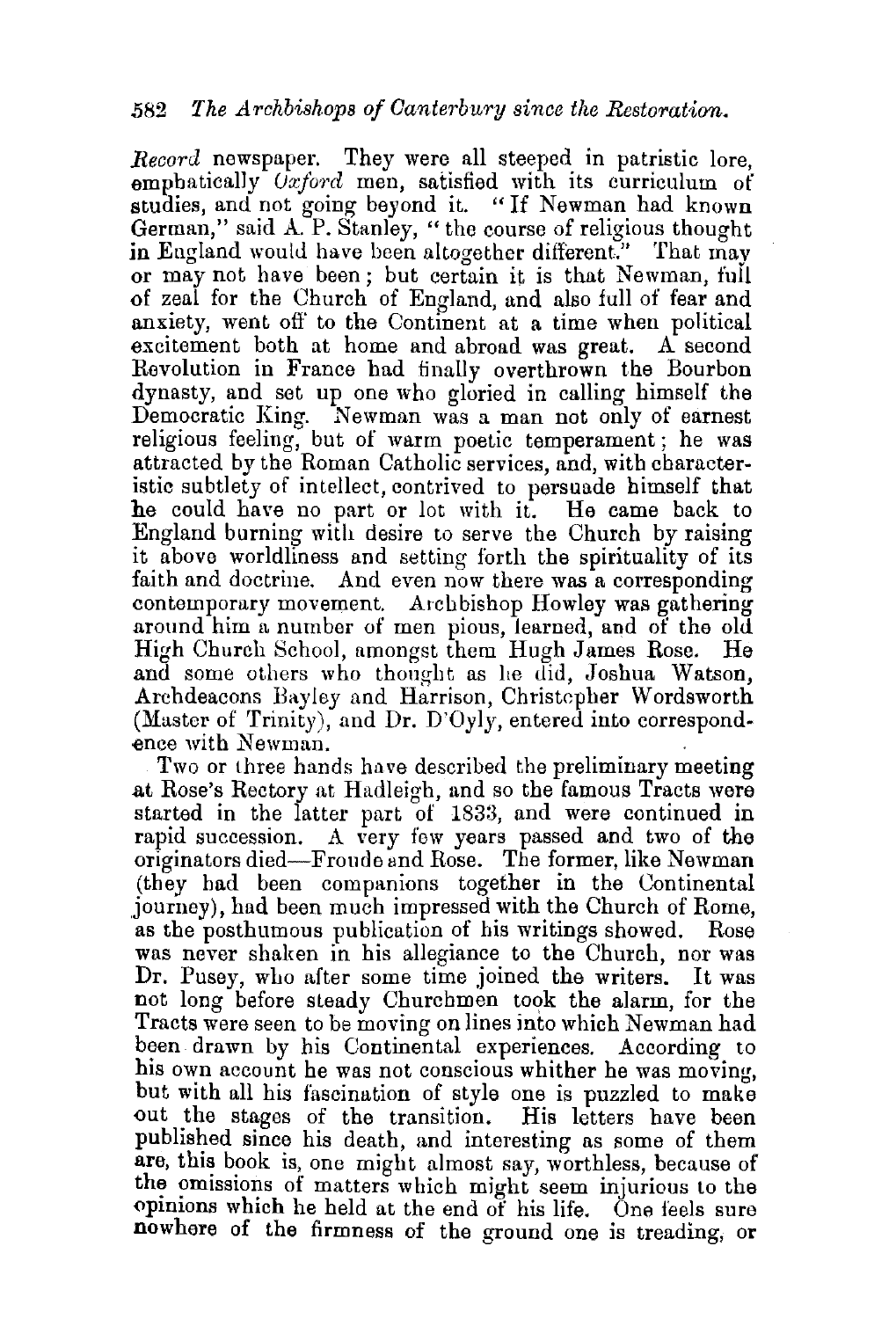the exact truth of the facts. But in his "Apologia," with which I am at present concerned, he says in one place that he " fearfully suspected " as early as 1838 that the Church of England was not of Divine institution; in another that there had been for some time a conviction in his mind that he had not found his true resting-place. But, on the other hand, he writes that in the spring of 1839 he had a supreme confidence in his position, and that this confidence was broken partly by his study of the Arian controversy, which led him to see that the Arian movement exactly resembled the Protestant Reformation, and partly by an article of Dr. Wiseman, which revealed to him that the Donatist schismatics were counterparts of the English Reformers. Still, he said nothing of these growing convictions, but went on with the Tracts, until in 1841, the ninetieth number, written by him, was a contention that a man might hold the doctrines of the Roman Church and yet remain in the Church of England. Such an outcry arose over this that the Bishop of Oxford requested that the Tracts might be stopped, and this was done. But Newman followed his own teaching, resigned his living of St. Mary's, Oxford, and after retirement for a year or two at Littlemore, joined the Church of Rome in October, 1845.

That Archbishop Howley took a keen interest in what was going on is certain, but neither he nor any of the other Bishops made any sign until the publication of Tract 90. Then one after another "charged" against it. It was in 1845 that the Archbishop published " A Letter addressed to the Clergy and Laity of the Province," in which he urges peace and freedom from excitement. That the excitement and anxiety consequent on Newman's departure rose to considerable height there is no question, and for a while it held back the movement, but it did not stop it. In the first place, the religious men who had hung so eagerly on Newman's sermons, and felt their power, and so many of whom were now engaged in ministerial work all over the country, took courage as they saw that Pusey, Keble, Isaac Williams, Hook, and W. J. E. Bennett, stood fast to their principles. Newman says in his "Apologia" that "Pusey was never near the Catholic Church." Keble's "Christian Year" was already the most popular of religious manuals; and Samuel Wilberforce, who became Bishop of Oxford the same year that Newman left the Church, took with Philpotts of Exeter the position of leader of the Oxford party. Then very much was done, more than is commonly remembered, for the popular-Izmg of its doctrines by writers of fiction. 'fhe religious novels of Paget and Gresley, and a little later of Charlotte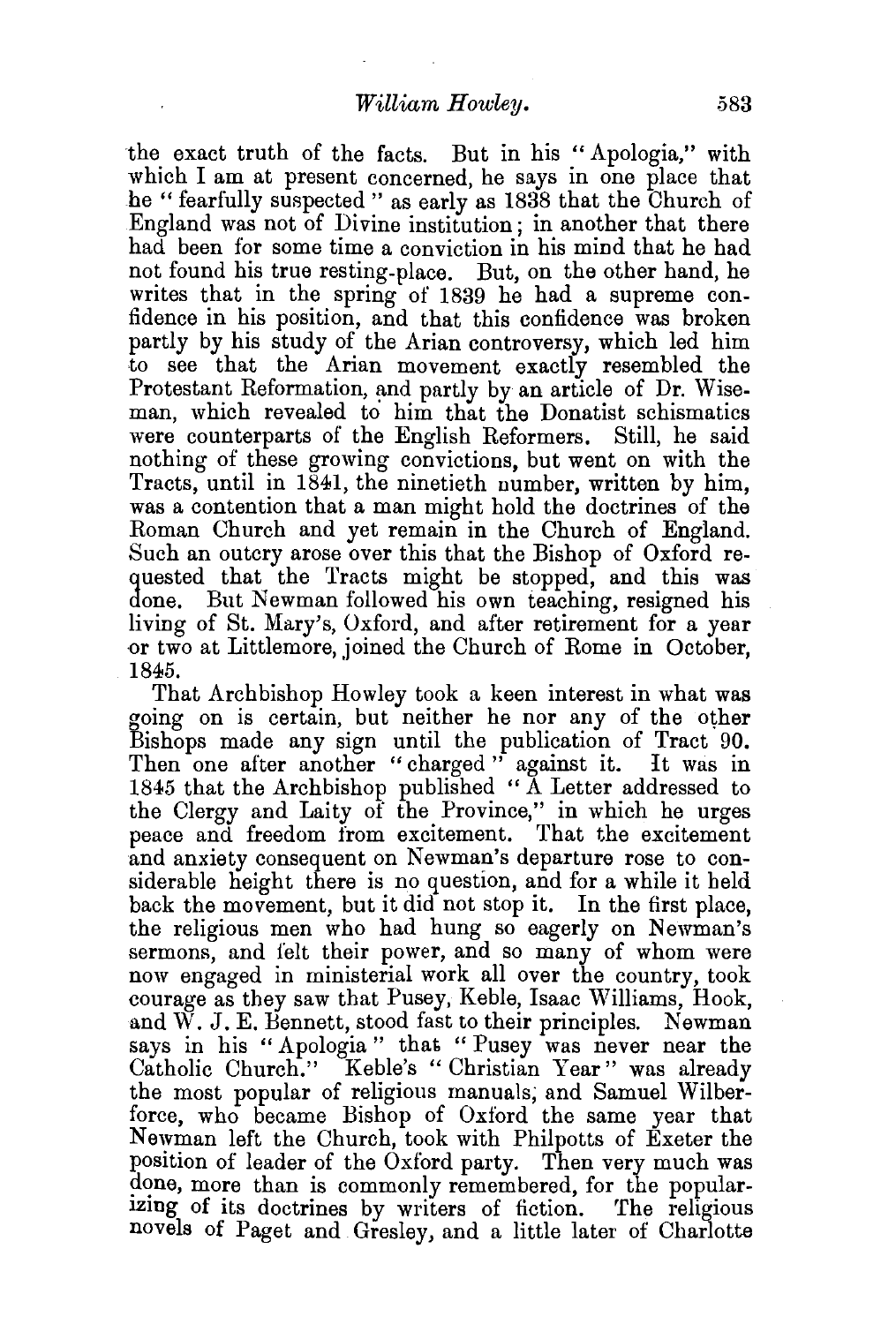Yonge, have had an enormous influence on the rising generation. And thus we may say that the High Church movement, though the defection of Newman seemed to quiet it for a brief space, steadily continued through Howley's life.

But we must now go back to the early days of the Archbishop's primacy to take note of other important matters.

The Reform Bill of 1832 was followed by the suppression the Whig Government of ten Irish bishoprics. The by the Whig Government of ten Irish bishoprics. Bishops seemed powerless. They had incurred national distrust by opposing the Reform Bill, and the distrust of the clergy as well by not attempting to make any terms for them as regards the powers of Convocation'and of self-government. And they made no sign when the Irish Church was now attacked. Next, Earl Grey, the Whig Premier, appointed a Commission "to inquire into the revenues and patronage of the Established Church." This Commission issued its report in 1833, a good-sized octavo volume, which now lies before me, and has much valuable information concerning the state of the temporalities of the Church at that time. The Commission was renewed from year to year, and in 1836 the *Ecclesiastical Commission* was made a permanent corporate body, to hold property, to receive Episcopal and Capitular incomes, and to redistribute them for ecclesiastical purposes. All the Bishops were by another Act (1840) constituted members of it. To this Commission Archbishop Howley gave his approbation, under the guidance of Blomfield, Bishop of London, whose advice he now almost always took. The Commission was assailed with marvellous power and scorching wit by Sydney Smith in his " Three Letters to Archdeacon Singleton." His wrath was mostly directed against the suppression of cathedral prebends and the seizure of their patronage, while Bishops were left alone. Much of what he said was repeated by Archbishop Benson a few years ago, namely, that the cathedral canons, instead of being suppressed, ought to have been charged with educational and other duties, so as to make our cathedrals instruments of life and light to their dioceses. There can be little question. that too many of the canons remained drones, taking their money and doing nothing for many a long day, while the cathedrals were of no use at all as regards Church activity.

Other ecclesiastical legislation by the Whig Government followed. The *Pluralities Act* forbad pluralities except under certain circumstances, enjoined residence in each parish, and empowered the Bishop to require two full services with sermon each Sunday, and in certain cases he can order a third service. The *Episcopal Act* redistributed both dioceses and episcopal incomes. Some bishoprics  $(e.g.,$  Durham) had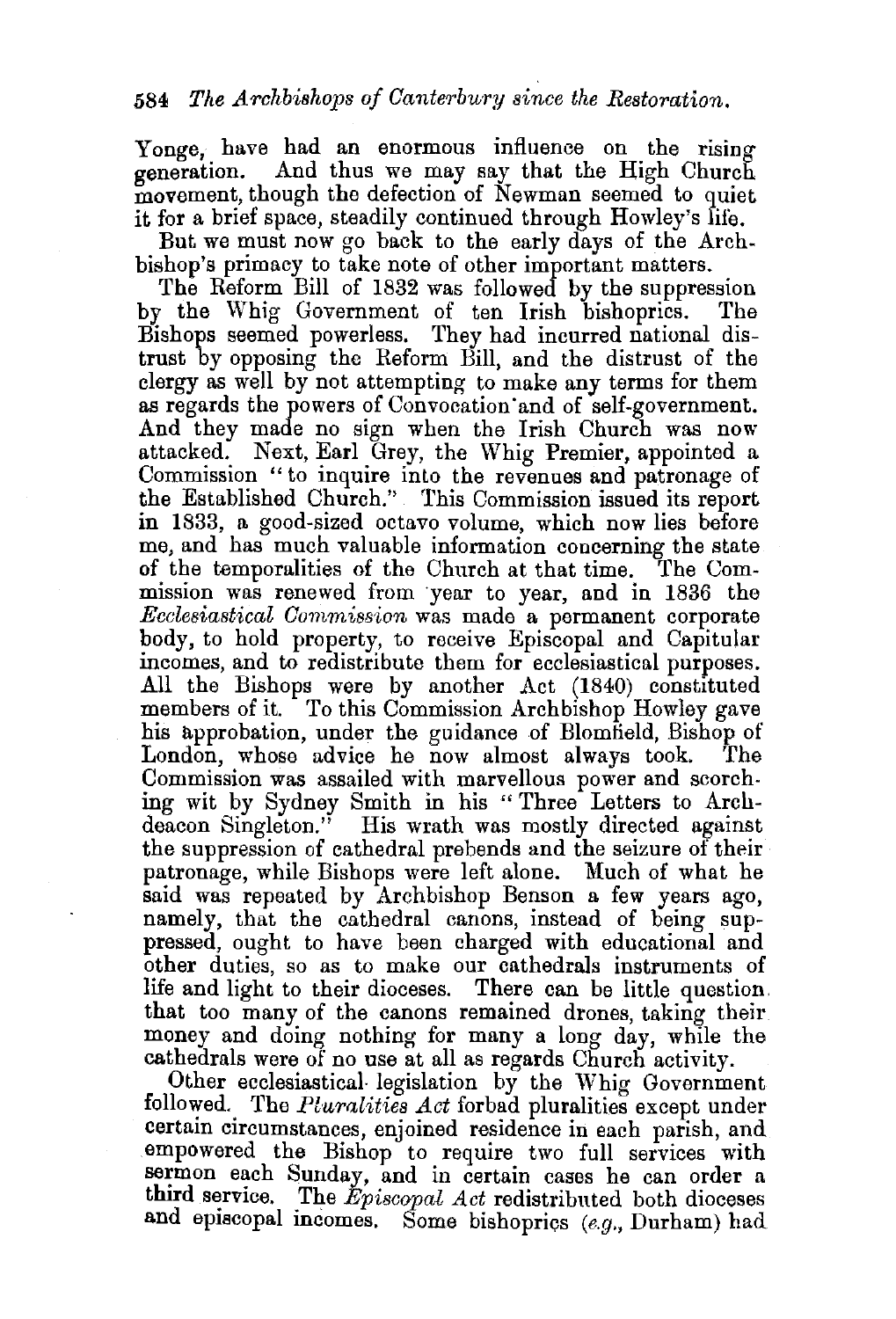been enormously rich, and others had little or no income. The incomes of all were paid into a common fund, out of which the poorer ones were endowed. All had a fixed sum. The Bishopric of Ripon was created out of the See of York, and its income was found by uniting the Sees of Gloucester and Bristol. Later, in 1847, Lord John Russell, who had become Prime Minister, passed a Bill for the Bishopric of Manchester, and appointed Dr. James Prince Lee its first Bishop.

One very serious matter, as subsequent events have proved, though nobody thought it so at the time, must now be told. When Henry VIII. broke with the See of Rome, appeals to the Pope were of course forbidden. The King established in 1533, instead of such appeal, a Court of Delegates (so called because appointed by himself) who had a jurisdiction superior to the Archbishop's Court of Arches. The delegates were to be ecclesiastics, who were to be assisted by lawyers both of the Chancery and Common Law Bar. This Court of Delegates existed for exactly three hundred years, during which time only six cases of doctrine were brought before it, and with one exception Bishops formed an important part of the-<br>court. This exception occurred in 1775, when a clerk was This exception occurred in 1775, when a clerk was accused of depraving the Prayer-Book and Articles. Convocation was at that time silenced; it was a season of apathy, and for the first time there was no Bishop on the Court, but three Common Law judges and five civilians. In 1832, under the influence of the Lord Chancellor, Brougham, the Court of Delegates was abolished and superseded by the Privy Council, next year by " the Judicial Committee of the Privy Council." It was hastily carried through, some Bishops were placed upon it, but indefinitely, and their authority was not defined either. Lord Brougham afterwards declared that he intended it for Admiralty and Colonial cases only; but if so, he in some wise blundered, for it became, and still remains, the court of final appeal in Church matters. The first great cause in which it was concerned belongs to a later time than that with which we are now concerned.

The establishment of the Committee of Council on Education by the Melbourne Government in 1839 was strongly opposed by the Archbishop. This Committee was to administer whatever sums were voted by Parliament for the education of the young in England and Wales. The first secretary and chief adviser of the new Committee was a very able man, who had given many years to educational methods abroad, Dr. J. Philips Kay, afterwards better known as Sir James Kay-Shuttleworth. One of the provisions of the newlyformed Council was that the right of inspection would be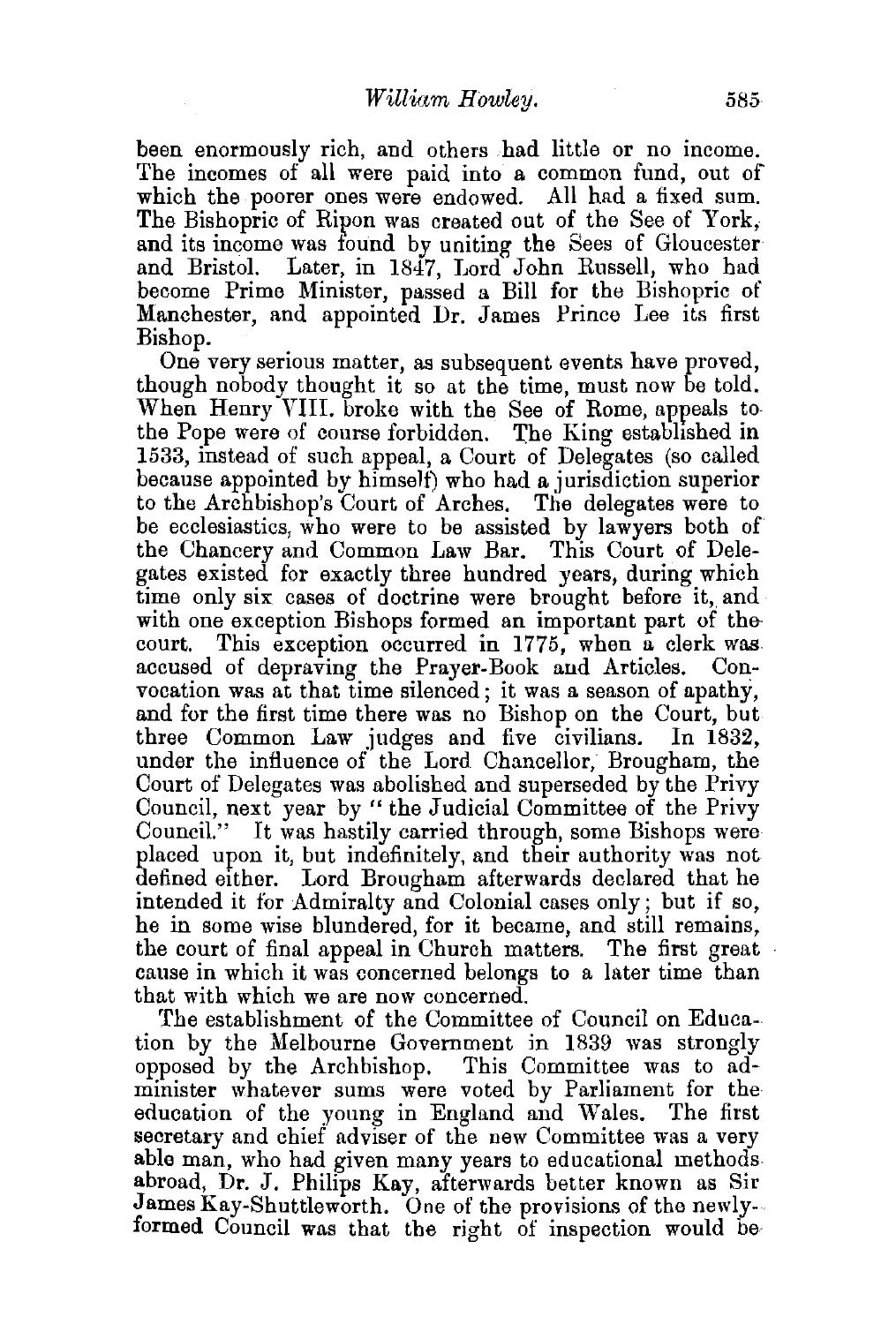insisted on in all cases where a grant was made. The Archbishop so far carried his point that it was agreed that all schools connected with the Church of England should be inspected by clergymen approved by the Archbishop, while the British and Foreign School Society should be inspected by laymen approved by the Committee. There was also a project for establishing a State training-school, but this was abandoned on the objection of the Bishops to any school without definite religious teaching. The result was that the National Society took this matter in hand, and St. Mark's College and Battersea were established in 1841, and flourish till this day. A few years later the college for mistresses was established under the same auspices at Whitelands. In 1846 the Minutes of Council were issued by the Russell Government, which aimed at improving the system already on foot. It was, on the whole, an excellent move, and worked well in the succeeding years.

We can only glance at other memorable events during his primacy. In the morning of June 20, 1837, King William IV. died at Windsor. The Archbishop was present, and was ealled on to start at once for Kensington to acquaint the Princess Victoria of her Accession. The scene has often been described. On June 28 the next year he crowned her, and on February 10, 1840, married her to· Prince Albert. In 1841 Sir Robert Peel became Prime Minister, and in July, 1846, gave place to Lord John Russell. In the end of 1847 the latter, who had given much satisfaction to Churchmen by creating the See of Manchester, incurred the fierce anger of the majority of English Churchmen by appointing  $Dr.$ Renn Dickson Hampden, Regius Professor of Divinity at Oxford, to the See of Hereford, the latter having been placed under censure of his University in 1836 for his supposed un- ·orthodoxy. A bitter struggle followed, which may as well be forgotten now. The Archbishop, as Lord John Russell stated, had been told of the latter's intention to nominate him to a bishopric, and had made no objection. However, before Hampden could be consecrated the Archbishop died, on February 11, 1848.

I must not omit to mention that Howley was an indefatigable builder. We have seen what he did at Fulham Palace. At Lambeth he found an incongruous collection of ugly buildings on the east side, which had been the work of some of his predecessors of the eighteenth century. He swept them away, and under the management of Mr. Blore rebuilt the present range of buildings, extending eastward from Cranmer's Tower, as well as the whole of the courtyard entrance. It is really one -of the handsomest of modern buildings, though no douut it is